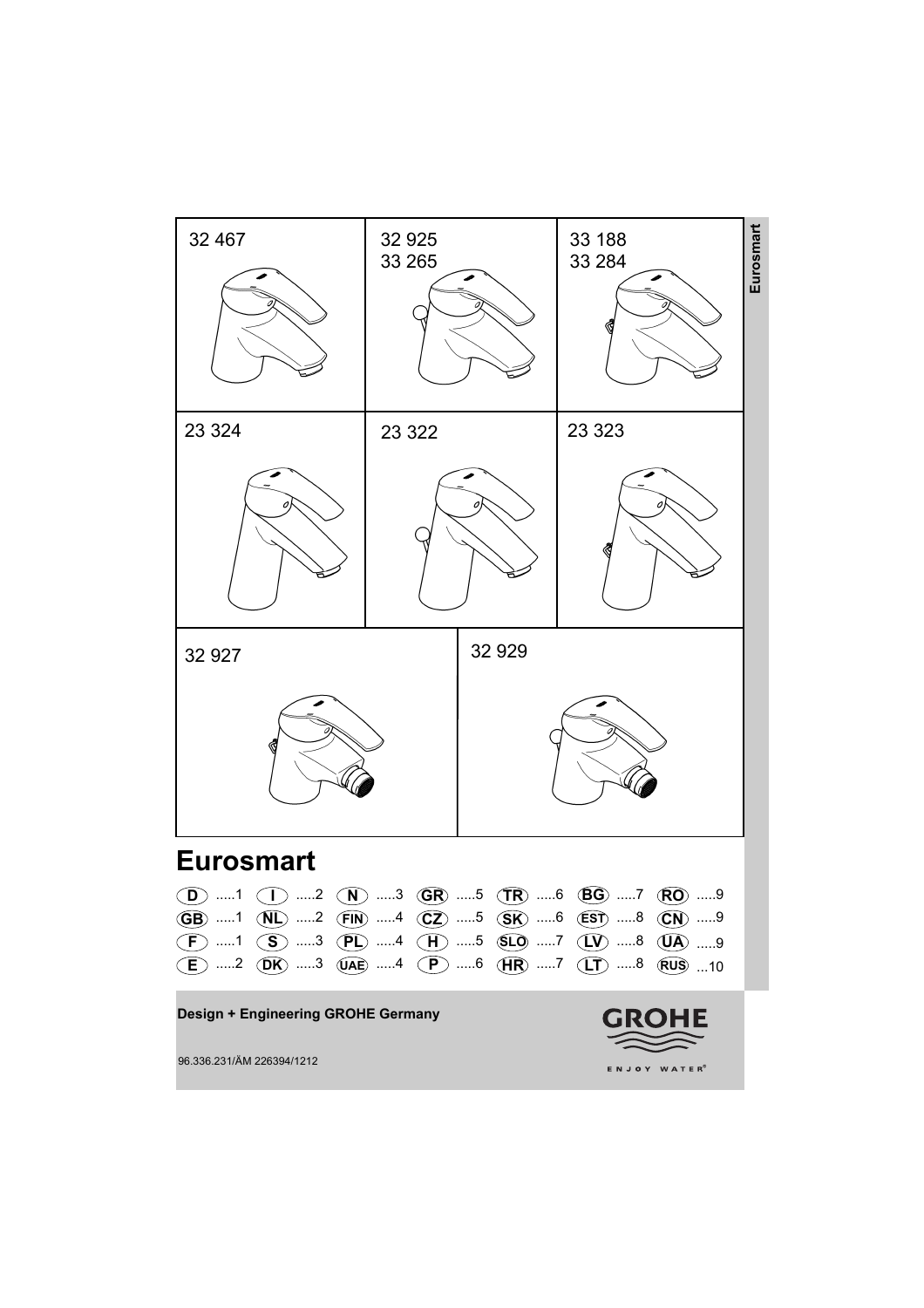

D<sub>OCOOK</sub>13

13 929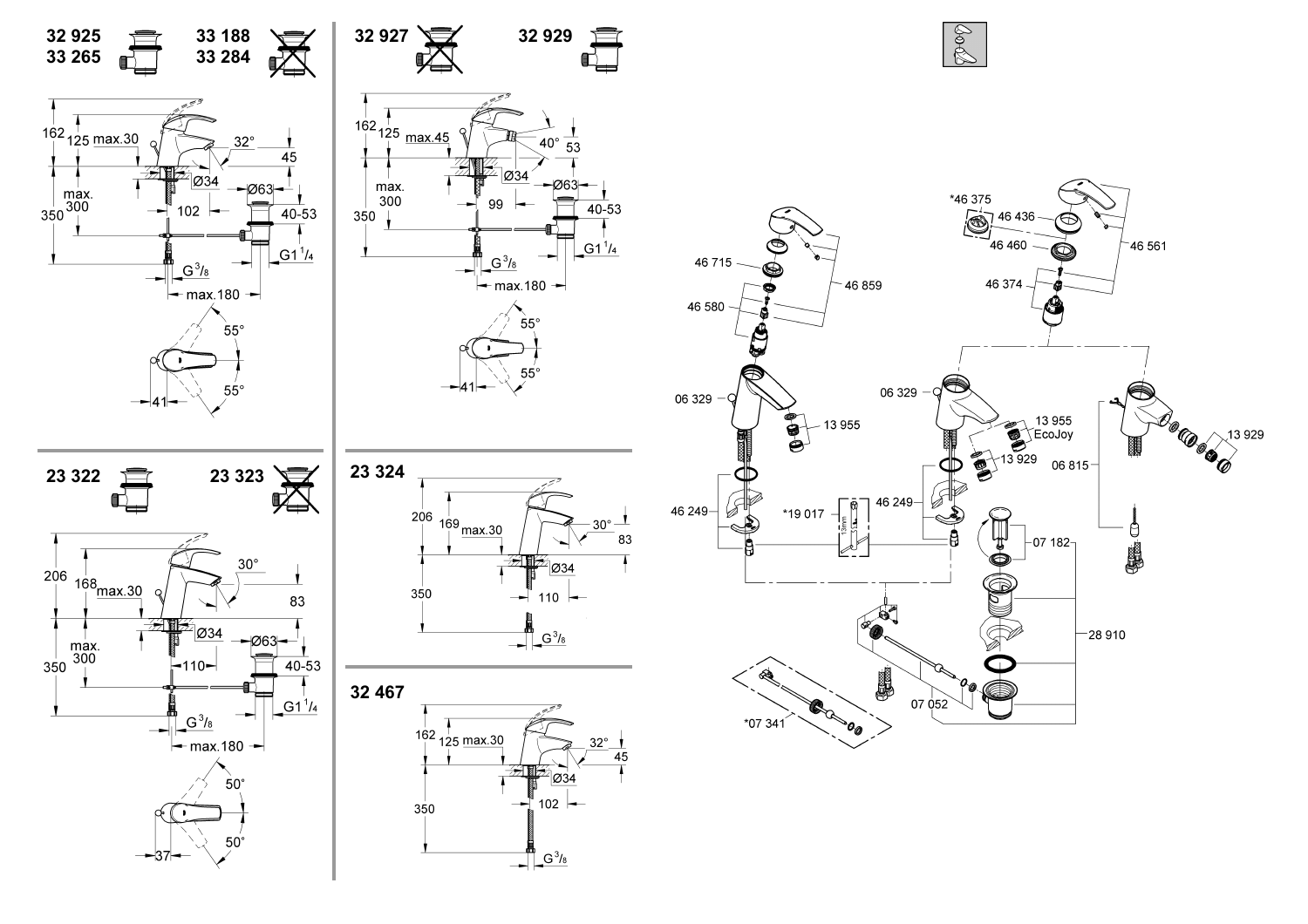

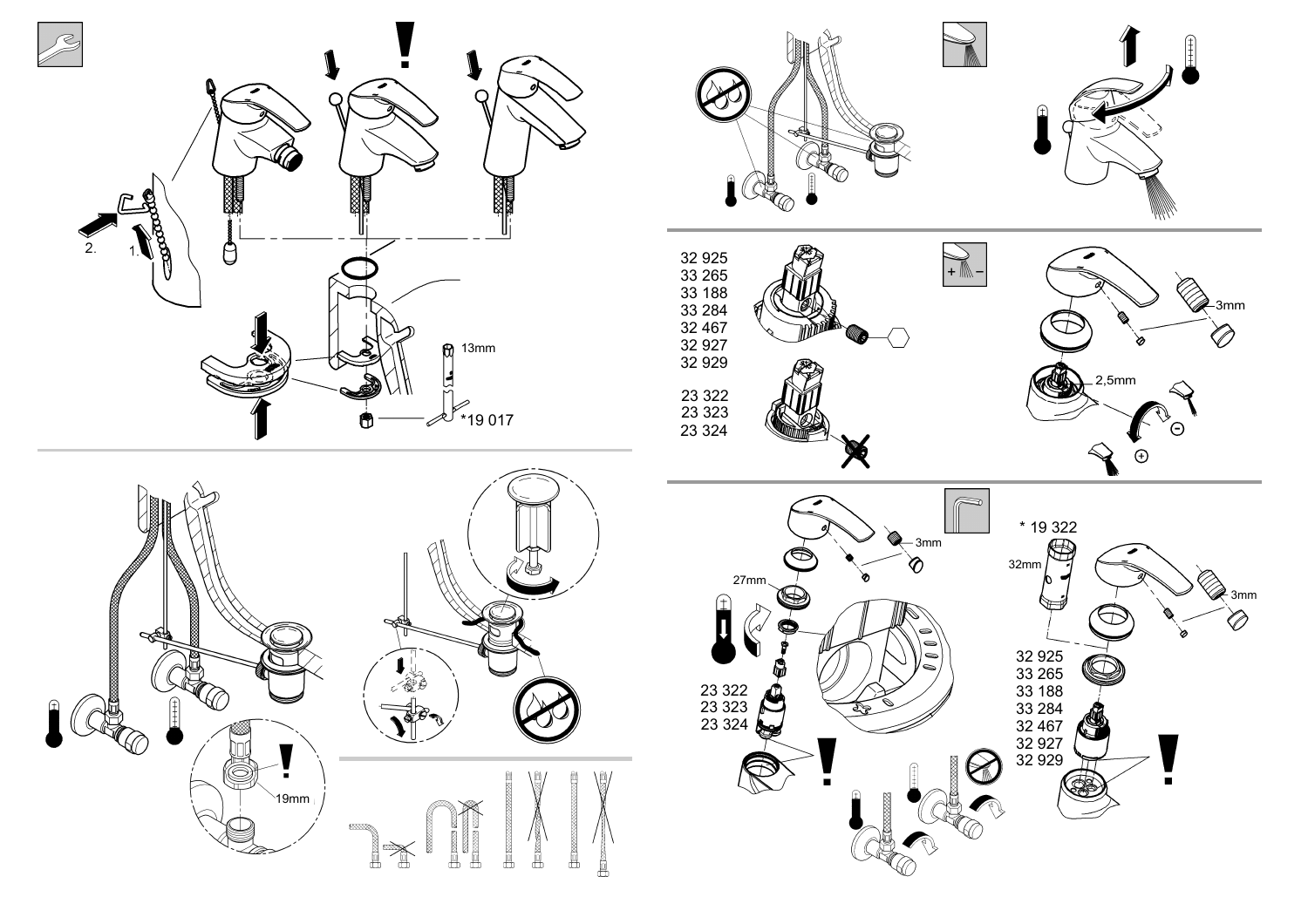

**Diese Technische Produktinformation ist ausschließlich für den Installateur oder eingewiesene Fachkräfte! Bitte an den Benutzer weitergeben!**

**Anwendungsbereich:** Der Betrieb mit drucklosen Speichern (offenen

Warmwasserbereitern) ist **nicht** möglich.

## **Technische Daten**

| Fließdruck:                      | min. $0,5$ bar - empfohlen $1-5$ bar |
|----------------------------------|--------------------------------------|
| Betriebsdruck:                   | max. 10 bar                          |
| Prüfdruck:                       | 16 bar                               |
| Durchfluss bei 3 bar Fließdruck: | ca. 13 l/min                         |
| EcoJoy                           | 5,4 l/min                            |
| 23 322/23 323/23 324:            | ca.5 l/min                           |
| Temperatur Warmwassereingang     | max. 80 $^{\circ}$ C                 |
| Empfohlen (Energieeinsparung):   | 60 °C                                |

Zur Einhaltung der Geräuschwerte nach DIN 4109 ist bei Ruhedrücken über 5 bar ein Druckminderer einzubauen. Höhere Druckdifferenzen zwischen Kalt- und Warmwasseranschluss sind zu vermeiden!



**F**

**This technical product information is exclusively for the installer or trained specialists. Please pass these instructions on to the user.**

#### **Application:**

Operation with unpressurised storage heaters is **not** possible.

## **Specifications**

| Flow pressure:                    | min. $0.5$ bar – recommended $1 - 5$ bar |                    |
|-----------------------------------|------------------------------------------|--------------------|
| Operating pressure:               |                                          | max. 10 bar        |
| Test pressure:                    |                                          | 16 bar             |
| Flow rate at 3 bar flow pressure: |                                          | approx. 13 l/min   |
| EcoJoy:                           |                                          | $5.4$ <i>l/min</i> |
| 23 322/23 323/23 324:             |                                          | approx. 5 l/min    |
| Hot water inlet temperature       |                                          | max. 80 °C         |
| Recommended (energy saving):      |                                          | 60 °C              |

If static pressure exceeds 5 bar, a pressure-reducing valve must be fitted.

Avoid major pressure differences between hot and cold water supply.

#### **La documentation technique/produit est exclusivement destinée aux plombiers et aux personnels qualifiés. Penser à la remettre à l'utilisateur.**

**Domaine d'application:**

Un fonctionnement avec des accumulateurs sans pression (chauffe-eau à écoulement libre) n'est **pas possible**! **Caractéristiques techniques**

| Pression dynamique:                                                                                                                                                       | minimale $0.5$ bar $-$<br>recommandée 1 à 5 bars |
|---------------------------------------------------------------------------------------------------------------------------------------------------------------------------|--------------------------------------------------|
| Pression de service:                                                                                                                                                      | 10 bars maxi.                                    |
| Pression d'épreuve:                                                                                                                                                       | 16 bars                                          |
| Débit à une pression dynamique de 3 bars:                                                                                                                                 | env. 13 l/min                                    |
| EcoJoy:                                                                                                                                                                   | 5.4 l/min                                        |
| 23 322/23 323/23 324:                                                                                                                                                     | env. 5 l/min                                     |
| Température de l'eau chaude                                                                                                                                               | 80 °C maxi.                                      |
| Recommandée (économie d'énergie):                                                                                                                                         | 60 °C                                            |
| Installer un réducteur de pression en cas de pressions<br>statiques supérieures à 5 bars. Eviter les différences<br>importantes de pression entre les raccordements d'eau |                                                  |

importantes de pression entre les raccordements d'eau chaude et d'eau froide!



## **Installation:** Rohrleitungssystem vor und nach der Installation



gründlich spülen (DIN 1988/DIN EN 806 beachten)!



# **Funktion:**



#### **Mengenbegrenzung:** In Verbindung mit hydraulischen Durchlauferhitzern ist eine Durchflussmengenbegrenzung nicht zu

#### empfehlen. **Wartung:**

**Alle Teile prüfen, reinigen, evtl. austauschen.** Bei Wartungsarbeiten Wasserzufuhr absperren!



+ M

**Beim Einbau der Kartusche auf richtigen Sitz der** 

- **Dichtungen achten.** Verschraubung einschrauben und fest anziehen.
- 
- **Ersatzteile:** siehe Explosionsdarstellung

Ş (\* = Sonderzubehör)

**Pflege**: siehe Pflegeanleitung

## **Installation:**









Bien rincer les canalisations avant et après l'installation (respecter la norme EN 806)!

#### **Fonctionnement**

Contrôler l'étanchéité des raccordements et contrôler le fonctionnement de la robinetterie. **Limiteur de débit**



La limitation du débit est déconseillée avec des chauffe-eau instantanés à commande hydraulique.

**Maintenance Contrôler et nettoyer toutes les pièces, les** 

**remplacer le cas échéant.** Fermer les arrivées d'eau en cas de maintenance.

**Contrôler le siège des joints lors du montage de la cartouche.**

Insérer la bague filetée et serrer jusqu'au blocage.

**Pièces de rechange** voir vue explosée (\* = accessoires spéciaux).

**Entretien**: voir les instructions d'entretien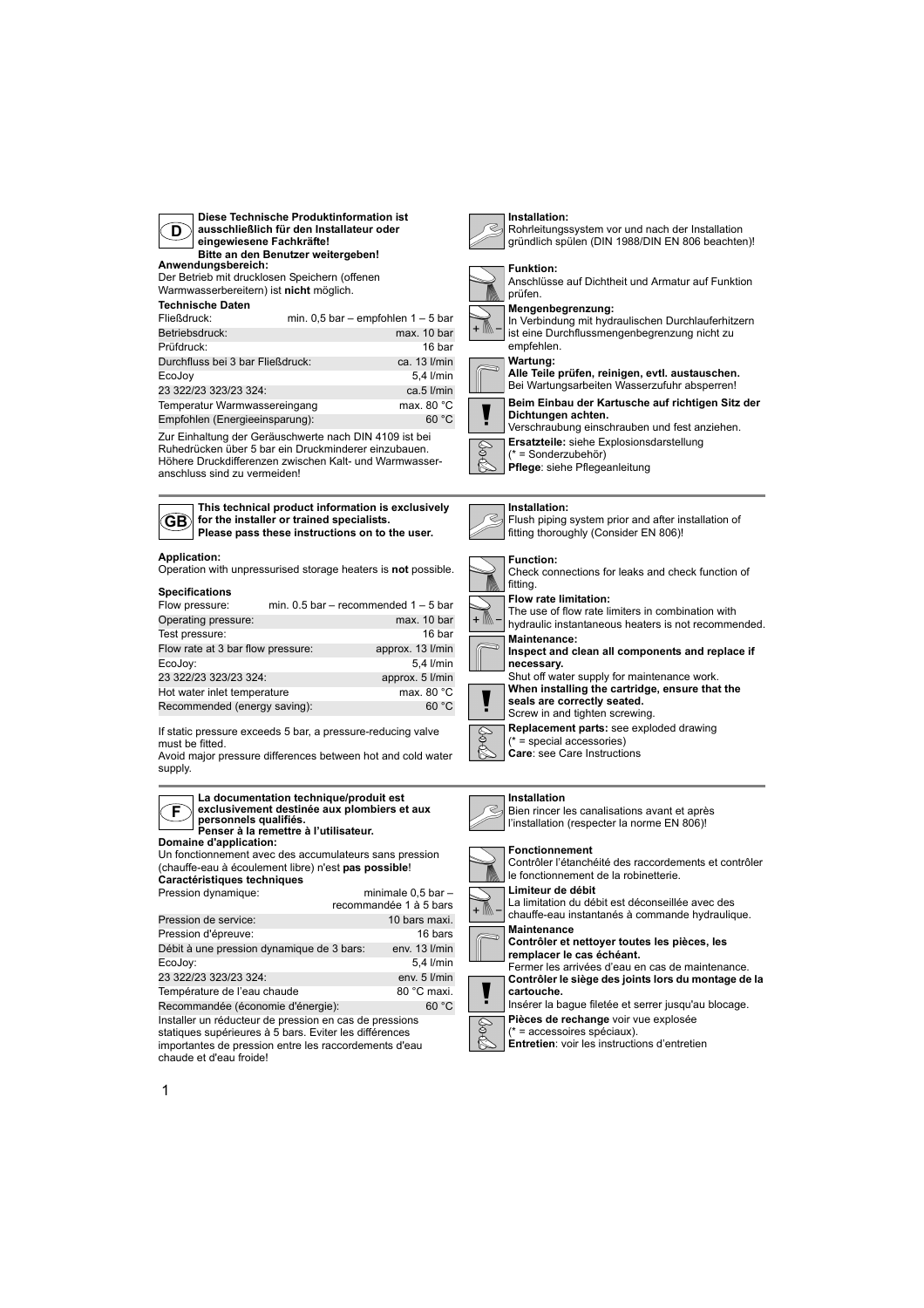**¡Esta información técnica de productos está destinada exclusivamente para el instalador o profesionales del sector!**

**Campo de aplicación ¡Por favor, entréguesela al usuario!**

**No** es posible el funcionamiento con acumuladores sin presión (calentadores de agua sin presión).

#### **Datos técnicos**

Presión de trabajo: mín. 0,5 bares – recomendada 1 – 5 bares Presión de utilización: máx. 10 bares Presión de verificación: 16 bares Caudal para una presión de trabajo de 3 bares:aprox. 13 l/min 5.4 l/min

23 322/23 323/23 324: aprox. 5 l/min Temperatura de la entrada del agua caliente máx. 80 °C Recomendada (ahorro de energía): 60 °C

Si la presión en reposo es superior a 5 bares, hay que instalar un reductor de presión.¡Deberán evitarse diferencias de presión importantes entre las acometidas del agua fría y del agua caliente!

**I Queste informazioni tecniche sul prodotto sono ad uso esclusivo dell'installatore e di personale qualificato!Si prega di consegnarle all'utente!**

#### **Gamma di applicazioni:**

**Non** è possibile il funzionamento con accumulatori di acqua calda a bassa pressione (accumulatori di acqua calda a circuito aperto).

## **Dati tecnici**

| Pressione idraulica                                                                                     | min. $0.5$ bar - consigliata $1 - 5$ bar |                |
|---------------------------------------------------------------------------------------------------------|------------------------------------------|----------------|
| Pressione di esercizio                                                                                  |                                          | max. 10 bar    |
| Pressione di prova                                                                                      |                                          | 16 bar         |
| Portata alla pressione di 3 bar:                                                                        |                                          | circa 13 l/min |
| EcoJoy:                                                                                                 |                                          | 5,4 l/min      |
| 23 322/23 323/23 324:                                                                                   |                                          | circa 5 l/min  |
| Temperatura ingresso acqua calda:                                                                       |                                          | max. 80 °C     |
| Consigliata (risparmio energetico):                                                                     |                                          | 60 °C          |
| Per pressioni statiche superiori a 5 bar si raccomanda<br>l'installazione di un riduttore di pressione. |                                          |                |

Evitare grandi differenze di pressione fra i raccordi d'acqua fredda e d'acqua calda!

| <b>NL</b>                                                             | Deze technische productgegevens zijn uitsluitend<br>bedoeld voor de installateur of gekwalificeerde<br>monteurs! Overhandig deze aan de gebruiker! |
|-----------------------------------------------------------------------|----------------------------------------------------------------------------------------------------------------------------------------------------|
| Toepassingsgebied:<br>is niet mogelijk!<br><b>Technische gegevens</b> | Het werken met lagedrukboilers (open warmwatertoestellen)                                                                                          |
| Stromingsdruk:                                                        | min. $0.5$ bar - aanbevolen $1 - 5$ bar                                                                                                            |
| Werkdruk:                                                             | max. 10 bar                                                                                                                                        |
| Testdruk:                                                             | 16 bar                                                                                                                                             |
| Capaciteit bij 3 bar stromingsdruk:                                   | ca. 13 l/min                                                                                                                                       |
| EcoJoy:                                                               | 5,4 l/min                                                                                                                                          |
| 23 322/23 323/23 324:                                                 | ca. $5$ $l/min$                                                                                                                                    |
| Temperatuur warmwateringang                                           | max. 80 °C                                                                                                                                         |
| Aanbevolen (energiebesparing):                                        | 60 °C                                                                                                                                              |

Bij statische drukken boven 5 bar dient een drukreduceerventiel te worden ingebouwd.

Voorkom hoge drukverschillen tussen de koud- en warmwateraansluiting!





**Limitación del caudal:** Se recomienda no utilizar el limitador de caudal en combinación con calentadores instantáneos con

Comprobar la estanqueidad de las conexiones y el

¡Purgar a fondo el sistema de tuberías antes y después de la instalación (tener en cuenta EN 806)!

control hidráulico. **Mantenimiento:**

**Instalación:**

**Funcionamiento:**

- **Verificar todas las piezas, limpiarlas y cambiarlas en caso de necesidad.**
- ¡Cerrar la alimentación de agua al realizar trabajos de mantenimiento!



**asiento de las juntas.** Enroscar la unión atornillada y

**Recambios:** véase la vista de despiece

= Accesorio especial) **Cuidados**: véanse las instrucciones de conservación

**Installazione:**



**Limitatore di portata:**

L'uso di un limitatore di portata non è consigliabile con scaldabagni istantanei idraulici.



 $\widetilde{\mathbb{M}}$  .

**Manutenzione: Controllare, pulire ed eventualmente sostituire tutti i pezzi.**

Chiudere l'entrata dell'acqua durante i lavori di manutenzione! **Durante il montaggio della cartuccia controllare che le guarnizioni siano perfettamente in sede.**



**Pezzi di ricambio:** vedi immagini esplose (\* = accessori speciali). **Manutenzione ordinaria**: vedi istruzioni per manutenzione ordinaria

#### **Installeren:**

Leidingen vóór en na het installeren grondig spoelen (EN 806 in acht nemen)!



8

**Werking:**<br>Controleer of de aansluitingen niet lekken en of de<br>kraan werkt.

**Volumebegrenzer:**

In combinatie met c.v.-ketels met warmwatervoorziening en geisers is een doorstroombeperking aan de warmwaterkant niet aan te raden, i.v.m. de tapdrempel van de geiser/combiketel.



**Controleer alle onderdelen, reinig en vervang deze indien nodig.**



**Controleer bij het inbouwen van de kardoes of de afdichtingen goed zitten.** Breng de schroefring aan en draai deze stevig vast.

**Reserveonderdelen:** zie stuklijst

(\* = speciaal toebehoren) **Reiniging**: zie reinigingsaanwijzing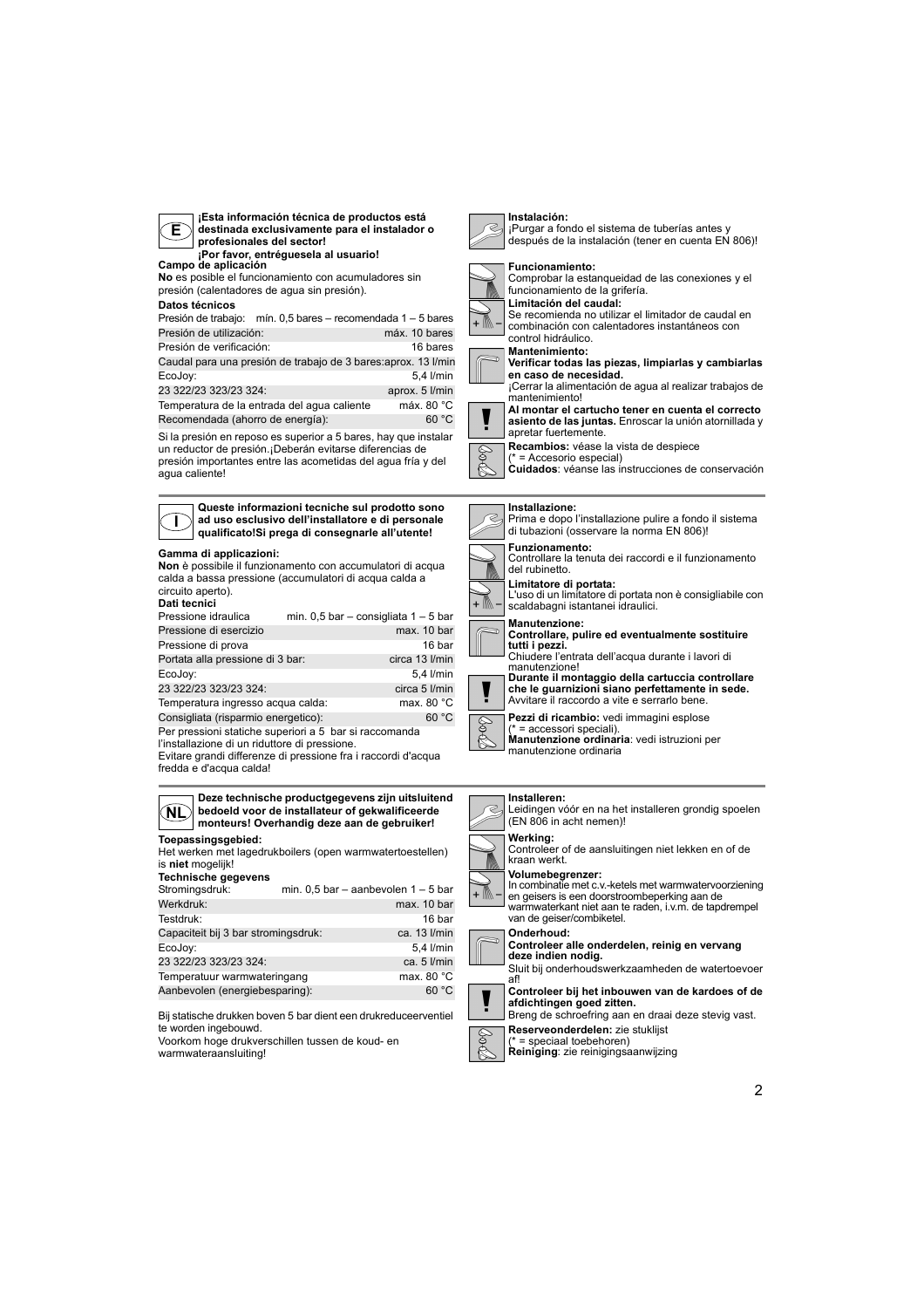| Denna tekniska produktinformation är<br>uteslutande avsedd för installatören eller<br>S<br>anvisade fackmän!<br>Var vänlig lämna vidare till användaren!<br>Användningsområde:<br>Drift med lågtrycksbehållare (öppna varmvattenberedare) är<br>inte möilia!<br>Tekniska data<br>Flödestryck:<br>$0.5$ bar – rekommenderat 1 – 5 bar<br>Driftstryck:<br>10 bar<br>Provtryck:<br>16 bar<br>Kapacitet vid 3 bar flödestryck:<br>$13$ I/min<br>EcoJoy:<br>5,4 l/min<br>23 322/23 323/23 324:<br>5 I/min | Installation:<br>Spola rörledningssystemet noggrant före och efter<br>installationen (observera EN 806)!<br><b>Funktion:</b><br>Kontrollera att alla anslutningar är täta och fungerar<br>felfritt.<br>Volymbegränsning:<br>Flödebegränsningen bör inte användas i kombination<br>med hydrauliska genomströmningsberedare.<br>Underhåll:<br>Kontrollera och rengör alla delarna, byt vid behov.<br>Spärra vattentillförseln vid underhållsarbeten! |
|------------------------------------------------------------------------------------------------------------------------------------------------------------------------------------------------------------------------------------------------------------------------------------------------------------------------------------------------------------------------------------------------------------------------------------------------------------------------------------------------------|----------------------------------------------------------------------------------------------------------------------------------------------------------------------------------------------------------------------------------------------------------------------------------------------------------------------------------------------------------------------------------------------------------------------------------------------------|
| 80 °C<br>Temperatur varmvatteningång<br>60 °C<br>Rekommenderat (energibesparing):<br>En reduceringsventil ska installeras om vilotrycket<br>överstiger 5 bar.<br>Större tryckdifferenser mellan kallvatten- och<br>varmvattenanslutningen måste undvikas!                                                                                                                                                                                                                                            | Kontrollera att tätningarna sitter rätt vid<br>montering av patronen.<br>Skruva fast skruvförbandet och dra åt hårt.<br>Reservdelar: se sprängskiss<br>$(* = specialtilbeh\ddot{o}).$<br>Skötsel: se Skötselanvisning                                                                                                                                                                                                                              |
| Denne Tekniske Produktinformation er kun til vys-<br>installatøren og erfarne fagfolk!<br>DK)<br>Giv den venligst videre til brugeren!                                                                                                                                                                                                                                                                                                                                                               | Installation:<br>Skyl rørledningssystemet grundigt før og efter<br>installationen (Vær opmærksom på EN 806)!                                                                                                                                                                                                                                                                                                                                       |
| Anvendelsesområde:<br>Anvendelse i forbindelse med trykløse beholdere (åbne<br>vandvarmere) er ikke mulig!                                                                                                                                                                                                                                                                                                                                                                                           | <b>Funktion:</b><br>Kontrollér, at tilslutningerne er tætte, og at armaturet<br>fungerer.                                                                                                                                                                                                                                                                                                                                                          |
| Tekniske data<br>min. $0,5$ bar - anbefalet $1-5$ bar<br>Tilgangstryk<br>Driftstryk<br>maks, 10 bar<br>16 bar<br>Prøvetryk<br>Gennemstrømning ved 3 bar tilgangstryk<br>ca. 13 l/min.<br>5,4 l/min<br>EcoJoy:<br>23 322/23 323/23 324:<br>ca. 5 l/min<br>maks. 80 °C<br>Temperatur ved varmtvandsindgangen<br>60 °C<br>Anbefalet (energibesparelse)                                                                                                                                                  | Mængdebegrænsning:<br>I forbindelse med hydrauliske<br>gennemstrømningsvandvarmere kan brug af<br>gennemstrømningsbegrænsning ikke anbefales.<br>Vedligeholdelse:<br>Kontrollér alle dele, rens dem, skift dem evt. ud.<br>I forbindelse med vedligeholdelsesarbejde skal der<br>lukkes for vandet!<br>Vær ved montering af patronen opmærksom på,<br>at pakningerne monteres korrekt.<br>Skru forskruningen i, og spænd den.                      |
| Ved hviletryk over 5 bar skal der monteres en reduktionsventil.<br>Større trykforskelle mellem koldt- og varmtvandstilslutningen<br>bør undgås!                                                                                                                                                                                                                                                                                                                                                      | Reservedele: se eksplosionstegning<br>S<br>$(* = specialtilbehor)$<br>Pleje: se plejeanvisningen.                                                                                                                                                                                                                                                                                                                                                  |
| Denne tekniske produktinformasjonen er<br>utelukkende laget for installatører og annet<br>N,<br>faglært personell!<br>Vennligst gi denne produktinformasjonen videre<br>til brukeren!<br>Bruksområde:                                                                                                                                                                                                                                                                                                | Unngå store trykkdifferanser mellom kaldt- og<br>varmtvannstilkoblingen!<br>Installering:<br>Spyl rørledningssystemet grundig før og etter<br>installeringen (Følg EN 806)!<br><b>Funksjon:</b>                                                                                                                                                                                                                                                    |
| Bruk med lavtrykksmagasiner (åpne varmtvannsberedere) er<br>ikke mulig.<br>Tekniske data<br>min. $0,5$ bar - anbefalt $1 - 5$ bar<br>Dynamisk trykk:                                                                                                                                                                                                                                                                                                                                                 | Kontroller at tilkoblingene er tette og at armaturen<br>fungerer som den skal.<br>Mengdebegrensning:<br>Bruk av strømningsbegrenser anbefales ikke i                                                                                                                                                                                                                                                                                               |
| Driftstrykk:<br>maks. 10 bar<br>Kontrolltrykk:<br>16 bar<br>Gjennomstrømning ved 3 bar dynamisk trykk:<br>ca. 13 l/min<br>EcoJoy:<br>5,4 l/min<br>23 322/23 323/23 324:<br>ca. 5 l/min                                                                                                                                                                                                                                                                                                               | forbindelse med hydrauliske varmtvannsberedere.<br>Vedlikehold:<br>Kontroller alle delene, rengjør og skift eventuelt<br>ut.<br>Steng vanntilførselen ved vedlikeholdsarbeider!                                                                                                                                                                                                                                                                    |
| Temperatur varmtvannsinngang<br>maks. 80 °C<br>60 °C<br>Anbefalt (energisparing):                                                                                                                                                                                                                                                                                                                                                                                                                    | Kontroller at tetningene sitter riktig når patronen<br>monteres.<br>Skru på skruforbindelsen og stram.                                                                                                                                                                                                                                                                                                                                             |

**Reservedeler:** se sprengskisse (\* = ekstra tilbehør) **Pleie**: se pleieveiledningen

Ved statisk trykk over 5 bar monteres en trykkreduksjonsventil.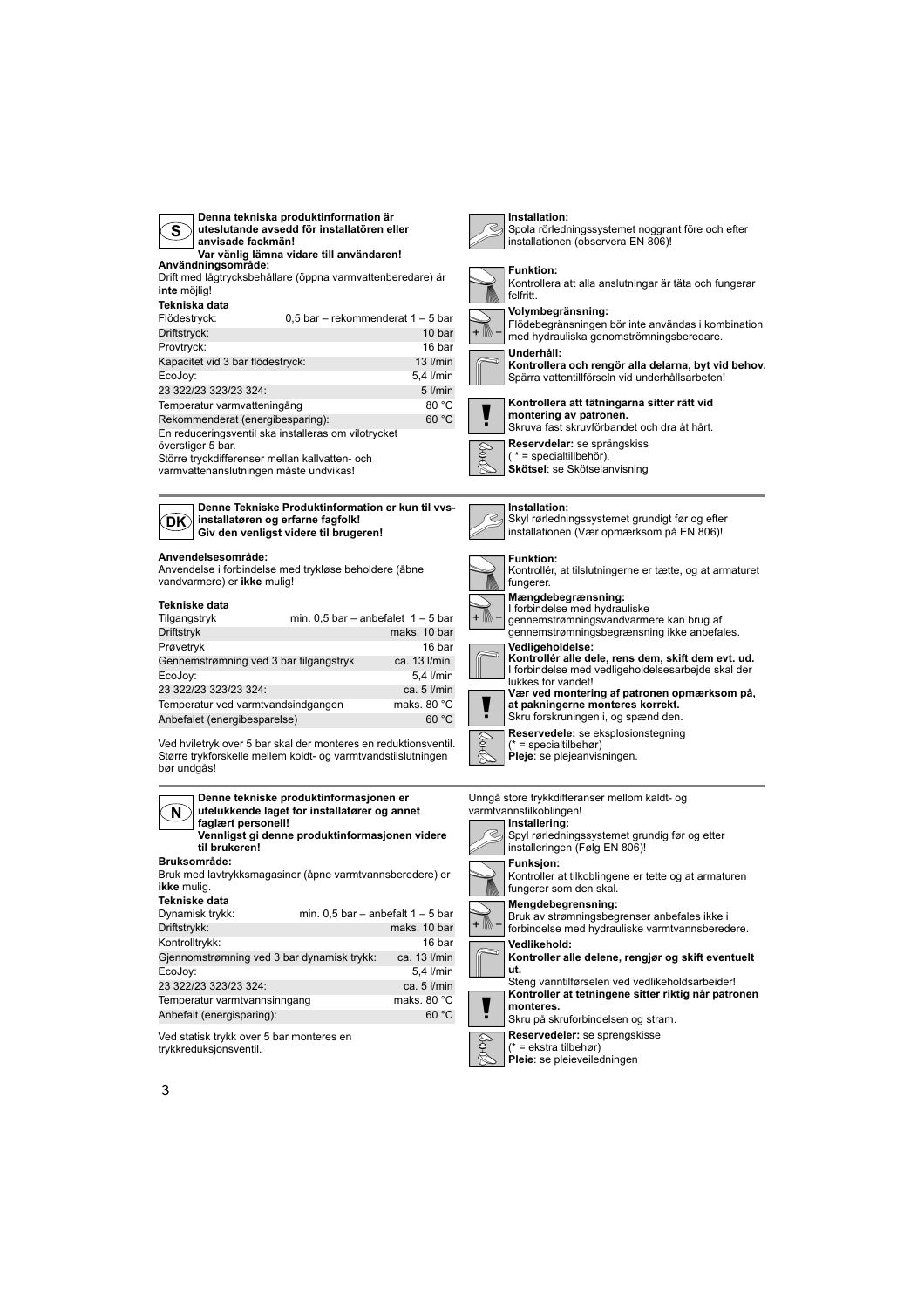| <b>FIN</b><br>ammattimiehille!<br>Anna se edelleen laitteen käyttäjälle!                     | yksinomaan asentajille tai koulutuksen saaneille |
|----------------------------------------------------------------------------------------------|--------------------------------------------------|
| Käyttöalue:                                                                                  |                                                  |
| Käyttö paineettomien säiliöiden (avoimien<br>lämminvesiboilerien) kanssa ei ole mahdollista. |                                                  |
| <b>Tekniset tiedot</b><br>Virtauspaine:                                                      | min. $0.5$ bar - suositus $1 - 5$ bar            |
| Käyttöpaine:                                                                                 | maks. 10 bar                                     |
| Tarkastuspaine:                                                                              | 16 bar                                           |
| Läpivirtaus, kun virtauspaine on 3 baria:                                                    | $n. 13$ $l/min$                                  |
| EcoJoy:                                                                                      | 5,4 l/min                                        |
| 23 322/23 323/23 324:                                                                        | $n.5$ $l/min$                                    |
| Lämpötila lämpimän veden tulossa                                                             | maks. 80 $^{\circ}$ C                            |
| Suositus (energian säästämiseksi):                                                           | 60 °C                                            |

**Tämä tekninen tuotetiedote on tarkoitettu** 

Asenna paineenalennusventtiili lepopaineiden ylittäessä 5 baria. Suurempia paine-eroja kylmä- ja lämminvesiliitännän välillä on vältettävä!



**Hoito**: ks. hoito-ohjeet





نطاق الإستخدام، .<br>**لا يمكن** التشغيل مع سخانات التخزين عديمة الضغط .<br>(سخانات المياه ذات دائرة مفتوحة)!

| 0.5 بار على الأقل / الموصى به 1-5 بار |                                       | لبيانات الخنية<br>ضغط الإنسياب:        |
|---------------------------------------|---------------------------------------|----------------------------------------|
| 10 بار كحد أقصى                       |                                       | ضغط التشغيل:                           |
| 16 بار                                |                                       | ضغط الإختبار:                          |
| 13 لتر⁄دقيقة تقريباً                  | حدل التدفق عند ضغط إنسياب قدره 3 بار: |                                        |
| 5 لتر⁄دقيقة                           |                                       | 23 324/23 323/23 322 / EcoJoy          |
| 80 °م كحد أقصى                        |                                       | رجة الحرارة مدخل المياه الساخنة        |
| 60 °م                                 |                                       | لوصى بها (للاقتصاد في إستهلاك الطاقة): |
|                                       |                                       |                                        |

عندما يكون ضغط الإنسياب أعلى من 5 بار ينبغي تركيب مخفض للضغط في الشبكة لتطابق قيم الضوضاء.

ينبغي تحاشي تكوين فروق كبيرة في الضغط بين طرفي توصيل المياه الباردة والساخنة!

۔ ۔<br>يتم فحص الوصلات من حيث إحكامها وعدم تسرب الياه منها وفحص - .<br>الخلاط من حيث الوظيفة. تحديد كمية تدفق الياه: عند استخدام سخانات مياه لحظية هيدروليكية فإنه ينصح بعدم إستخدام  $+ \mathbb{M}$ .<br>محدد كمية تدفق للياه. بانة : .<br>يتم <sup>"</sup> فحص كافة الأجزاء وتنظيفها وعند اللزوم استبدالها. - .<br>عند إجراء عمليات الصيانة يرجى إغلاق خط تغذية المياه! عند تركيب الخرطوشة يرجى مراعاة الوضع السليم للحلقات المانعة

سسة مرسية<br>للتسرب. \_ قم بتثبيت الحلقة اللولبية وشدها جيداً. Ş

**قطع الغيار**: أنظر الرسم المدد<br>(\* = إضافات خاصة).

الخدمة والصيانة: أنظر إرشادات الخدمة والصيانة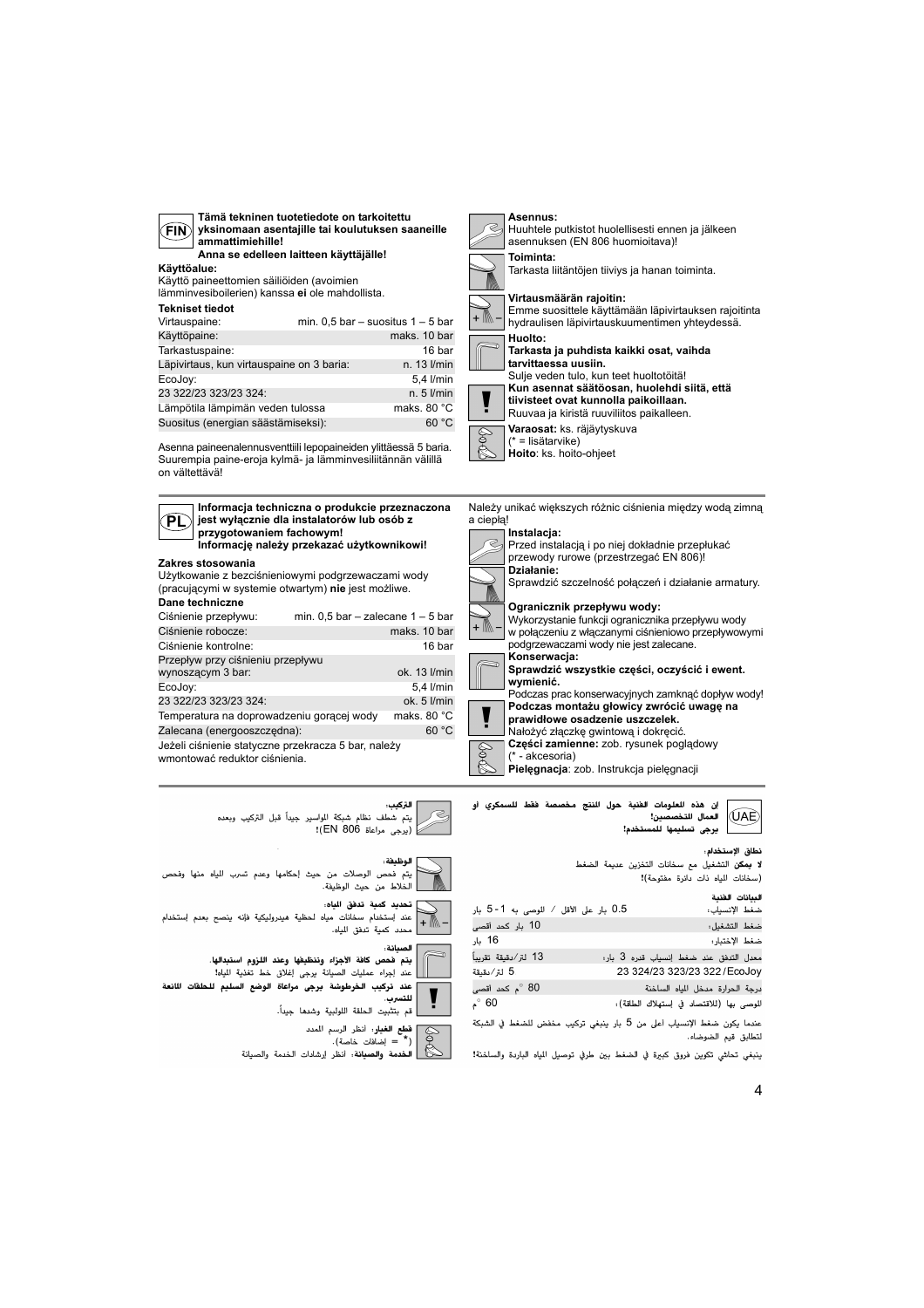| Αυτή η τεχνική πληροφορία προϊόντος<br>GR)<br>προορίζεται αποκλειστικά για τον εγκαταστάτη ή<br>για τους εξειδικευμένους τεχνίτες!<br>Παρακαλούμε παραδώστε την και στο χρήστη!<br>Πεδίο εφαρμογής:<br>Η λειτουργία με συσσωρευτές χωρίς πίεση (ανοιχτοί<br>θερμοσίφωνες) δεν είναι δυνατή.<br>Τεχνικά στοιχεία                                                                                                                                   | Εγκατάσταση:<br>Ξεπλύνετε καλά το σύστημα σωληνώσεων πριν<br>και μετά την εγκατάσταση (σύμφωνα με τις<br>προδιαγραφές ΕΝ 806)!<br>Λειτουργία:<br>Ελέγξτε τη στεγανότητα των συνδέσεων και τη<br>λειτουργία της βαλβίδας.<br>Αναστολέας ροής:                                                                                                                                                                         |
|---------------------------------------------------------------------------------------------------------------------------------------------------------------------------------------------------------------------------------------------------------------------------------------------------------------------------------------------------------------------------------------------------------------------------------------------------|----------------------------------------------------------------------------------------------------------------------------------------------------------------------------------------------------------------------------------------------------------------------------------------------------------------------------------------------------------------------------------------------------------------------|
| Πίεση ροής:<br>ελάχιστη 0,5 – συνιστώμενη 1 – 5 bar<br>Πίεση λειτουργίας<br>μέγιστη 10 bar                                                                                                                                                                                                                                                                                                                                                        | Δεν συνιστάται η σύνδεση του αναστολέα ροής σε<br>συνδυασμό με υδραυλικούς ταχυθερμοσίφωνες.                                                                                                                                                                                                                                                                                                                         |
| Πίεση ελέγχου:<br>16 bar<br>Ροή με πίεση στα 3 bar:<br>$περ. 13$ I/min<br>EcoJoy:<br>5,4 l/min<br>23 322/23 323/23 324:<br>$περ. 5$ I/min<br>Θερμοκρασία στην είσοδο ζεστού νερού<br>μέγ. 80 °C<br>Συνιστώμενη (εξοικονόμηση ενέργειας):<br>60 °C<br>Σε πιέσεις ηρεμίας μεγαλύτερες από 5 bar θα πρέπει να<br>τοποθετηθεί μια συσκευή μείωσης της πίεσης.<br>Αποφύγετε μεγαλύτερες διαφορές πίεσης μεταξύ της<br>σύνδεσης ζεστού και κρύου νερού! | Συντήρηση:<br>Ελέγξτε όλα τα εξαρτήματα, καθαρίστε τα και, αν<br>χρειάζεται, αντικαταστήστε τα.<br>Κλείστε την παροχή του νερού για τις εργασίες<br>συντήρησης!<br>Στην τοποθέτηση του μηχανισμού φροντίστε για<br>την καλή θέση των μονώσεων.<br>κοχλιωτό δακτύλιο και σφίξτε τον καλά.<br>Ανταλλακτικά: βλέπε αναλυτικό σχεδιάγραμμα<br>Sok<br>(* = πρόσθετος εξοπλισμός)<br>Περιποίηση: βλέπε Οδηγίες περιποίησης |
| Tato technická informace o výrobku je určena<br>pouze pro instalatéry nebo zaškolené odborné<br>CZ)<br>pracovníky!<br>Předejte prosím k dispozici uživateli!                                                                                                                                                                                                                                                                                      | Instalace:<br>Potrubní systém před a po instalaci důkladně<br>propláchněte (dodržujte normu EN 806)!                                                                                                                                                                                                                                                                                                                 |
| Oblast použití:<br>Provoz s beztlakovými zásobníky (otevřenými zařízeními na<br>přípravu teplé vody) není možný.                                                                                                                                                                                                                                                                                                                                  | Funkce:<br>Zkontrolujte těsnost spojů a funkci armatury.                                                                                                                                                                                                                                                                                                                                                             |
| Technické údaje<br>Proudový tlak:<br>min. 0,5 baru - doporučeno 1 - 5 barů<br>max. 10 barů<br>Provozní tlak:                                                                                                                                                                                                                                                                                                                                      | Omezení průtokového množství:<br>Omezovače průtokového množství se nedoporučuje<br>+ /∭∖ -<br>použít ve spojení s hydraulickými průtokovými<br>ohřívači.                                                                                                                                                                                                                                                             |
| Zkušební tlak:<br>16 barů<br>Průtok při proudovém tlaku 3 bary:<br>cca 13 l/min<br>EcoJoy:<br>5,4 l/min<br>23 322/23 323/23 324:<br>cca 5 l/min                                                                                                                                                                                                                                                                                                   | Údržba:<br>Všechny díly zkontrolujte, vyčistěte a podle<br>potřeby vyměňte.<br>Před zahájením údržby uzavřete přívod vody!                                                                                                                                                                                                                                                                                           |
| max. 80 °C<br>Teplota na vstupu teplé vody<br>60 °C<br>Doporučeno (úspora energie):                                                                                                                                                                                                                                                                                                                                                               | Při montáži kartuše dbejte na správné nasazení<br>těsnění.<br>Šroubení zašroubovat a pevně utáhnout.                                                                                                                                                                                                                                                                                                                 |
| Při statických tlacích vyšších než 5 barů se musí namontovat<br>redukční ventil.<br>Je nutné zabránit vyšším tlakovým rozdílům mezi připojením<br>studené a teplé vody!                                                                                                                                                                                                                                                                           | Náhradní díly: viz vyobrazení dílů v rozloženém<br>Ş<br>stavu (* = zvláštní příslušenství)<br>Ošetřování: viz návod k údržbě                                                                                                                                                                                                                                                                                         |
| Ezt a műszaki termék-információt kizárólag<br>szerelők ill, felkészült szakemberek számára<br>H.<br>állították össze.<br>Kérjük adják tovább a felhasználónak!<br>Felhasználási terület:<br>Nyomás nélküli melegvíztárolókkal (nyílt üzemű vízmelegítőkkel)<br>nem működtethető.                                                                                                                                                                  | Felszerelés:<br>A csővezetéket a szerelés előtt és után is alaposan<br>öblítse át (ügyeljen az EN 806 szabványra)!<br>Működés:<br>Ellenőrizze a csatlakoztatók tömítettségét, és a<br>csaptelep működését.                                                                                                                                                                                                           |
| Műszaki adatok<br>Áramlási nyomás:<br>min 0,5 bar - javasolt $1-5$ bar<br>Üzemi nyomás:<br>max. 10 bar                                                                                                                                                                                                                                                                                                                                            | Mennyiségkorlátozás:<br>Hidraulikusan vezérelt átfolyó-rendszerű<br>vízmelegítőkkel nem javasoljuk a mennyiségkorlátozó<br>használatát.                                                                                                                                                                                                                                                                              |
| Vizsgálati nyomás:<br>16 bar<br>Átfolyás 3 bar áramlási nyomásnál:<br>kb. 13 l/perc<br>EcoJoy:<br>5,4 l/perc                                                                                                                                                                                                                                                                                                                                      | Karbantartás:<br>Az összes alkatrészt ellenőrizni, tisztítani, és<br>esetl. cserélni kell.<br>A karbantartási munkák során zárja le a víz                                                                                                                                                                                                                                                                            |
| 23 322/23 323/23 324:<br>kb. 5 l/perc<br>Vízhőmérséklet a melegvíz befolyó nyílásnál<br>max. 80 $^{\circ}$ C<br>60 °C<br>Javasolt (energia megtakarítás):                                                                                                                                                                                                                                                                                         | hozzávezetést!<br>A patron beszerelése során figyeljen a tömítések<br>helyes illeszkedésére.<br>Csavarozza fel a csavarzatot és húzza meg.                                                                                                                                                                                                                                                                           |
| 5 bar feletti nyugalmi nyomás esetén nyomáscsökkentő<br>szükséges!<br>Kerülje a hideg- és melegvíz-csatlakozások közötti nagyobb                                                                                                                                                                                                                                                                                                                  | Pótalkatrészek: lásd a robbantott ábrát<br>S<br>O<br>(* = speciális tartozékok)<br>Ápolás: lásd az Ápolási útmutatót                                                                                                                                                                                                                                                                                                 |

szükséges! Kerülje a hideg- és melegvíz-csatlakozások közötti nagyobb nyomáskülönbséget!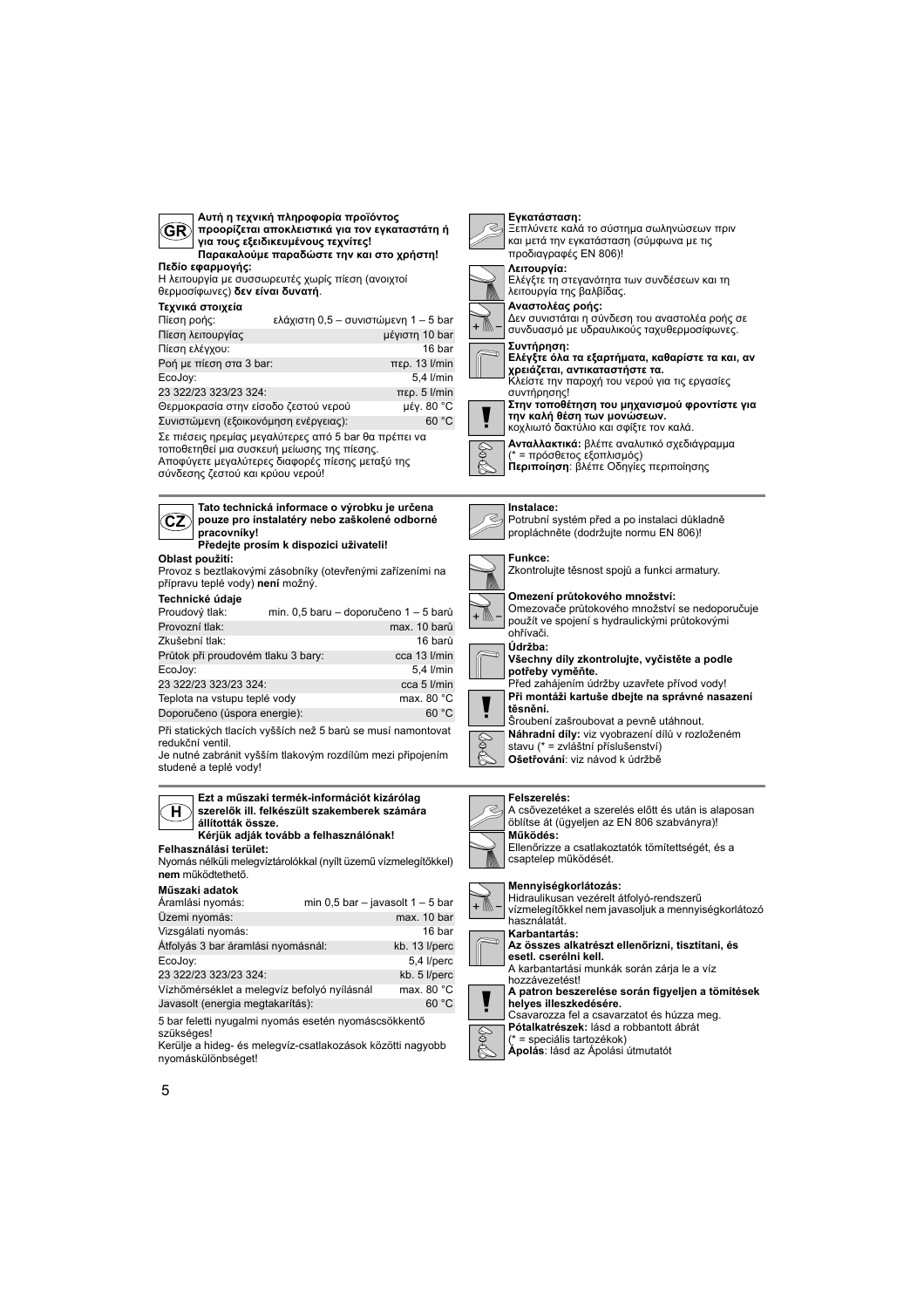

**Estas Informações Técnicas sobre o produto destinam-se exclusivamente aos instaladores ou pessoal especializado instruido para o efeito! Por favor, entregue-as ao utilizador!**

**Campo de aplicação: Não** é possível o funcionamento com reservatórios sem

pressão (esquentadores abertos).

## **Dados Técnicos**

| Pressão de caudal:                   | mín. $0.5$ bar - recomendada $1 - 5$ bar |
|--------------------------------------|------------------------------------------|
| Pressão de serviço:                  | máx. 10 bar                              |
| Pressão de teste:                    | 16 bar                                   |
| Débito a 3 bar de pressão de caudal: | aprox. 13 l/min                          |
| EcoJoy:                              | 5,4 l/min                                |
| 23 322/23 323/23 324:                | aprox. 5 l/min                           |

Temperatura na entrada de água quente máx. 80 °C

Em pressões estáticas superiores a 5 bar dever-se-á montar Recomendada (para poupança de energia): 60 °C

um redutor de pressão. Evitar grandes diferenças de pressão entre a ligação da água

fria e a ligação da água quente!

**TR Bu teknik ürün bilgisi sadece montajcı veya eğitimli uzmanlara yöneliktir! Lütfen kullanıcıya teslim ediniz!**

## **Kullanım sahası:**

Basınçsız kaplarla (açık sıcak su hazırlayıcı) çalıştırmak mümkün **değildir**.

|  | <b>Teknik Veriler</b> |  |
|--|-----------------------|--|
|  |                       |  |

| Akım basıncı:                      | en az 0,5 bar - tavsiye edilen 1 - 5 bar |                       |
|------------------------------------|------------------------------------------|-----------------------|
| İşletme basıncı:                   |                                          | maks, 10 bar          |
| Kontrol basinci:                   |                                          | 16 bar                |
| 3 bar akış basıncında akım:        |                                          | yakl. 13 I/dak        |
| EcoJoy:                            |                                          | 5,4 I/dak             |
| 23 322/23 323/23 324:              |                                          | vakl. 5 I/dak         |
| Su giris <sub>ISISI</sub>          |                                          | maks. 80 $^{\circ}$ C |
| Tavsiye edilen (enerji tasarrufu): |                                          | 60 °C                 |

Akış basıncın 5 barın üzerinde olması durumunda, bir basınç düşürücü takılmalıdır.

Soğuk ve sıcak su bağlantıları arasında yüksek basınç farklılıklarından kaçının!



| Prevádzkový tlak:                                  | max. 10 barov |
|----------------------------------------------------|---------------|
| Skúšobný tlak:                                     | 16 barov      |
| Prietok pri hydraulickom tlaku 3 bary:             | cca 13 l/min  |
| EcoJoy:                                            | 5,8 l/min     |
| 23 322/23 323/23 324:                              | cca 5 l/min   |
| Teplota na vstupe teplej vody                      | max. 80 °C    |
| Odporúčaná (úspora energie):                       | 60 °C         |
| Pri statických tlakoch vyšších než 5 barov sa musí |               |

namontovat' redukčný ventil.

Je potrebné zabránit' vyšším tlakovým rozdielom medzi prípojkou studenej a teplej vody!





abastecimento de água! **Ao montar o cartucho, certifique-se de que as** 

**juntas de vedação ficam devidamente assentes.** Enroscar e apertar bem a rosca.

**Peças sobresselentes:** ver desenho explodido (\* = acessórios especiais)

**SOS Conservação**: ver as instruções de conservação

## **Montaj:**



#### **Inštalácia:** ð

Potrubný systém pred a po inštalácii dôkladne prepláchnite (dodržujte normu EN 806)!



## Skontrolujte tesnost' spojov a funkciu armatúry.



 $\frac{1}{2}$ 

Obmedzovač prietokového množstva sa nedoporučuje použit' v spojení s hydraulickými

#### prietokovými ohrievačmi. **Údržba:**

**Všetky diely skontrolujte, vyčistite a podľa potreby vymeňte.** Pred zahájením údržby uzavrite prívod vody!



**Náhradné diely:** pozri vyobrazenie dielov v rozloženom stave (\* = zvláštne príslušenstvo) **Ošetrovanie**: pozri návod na údržbu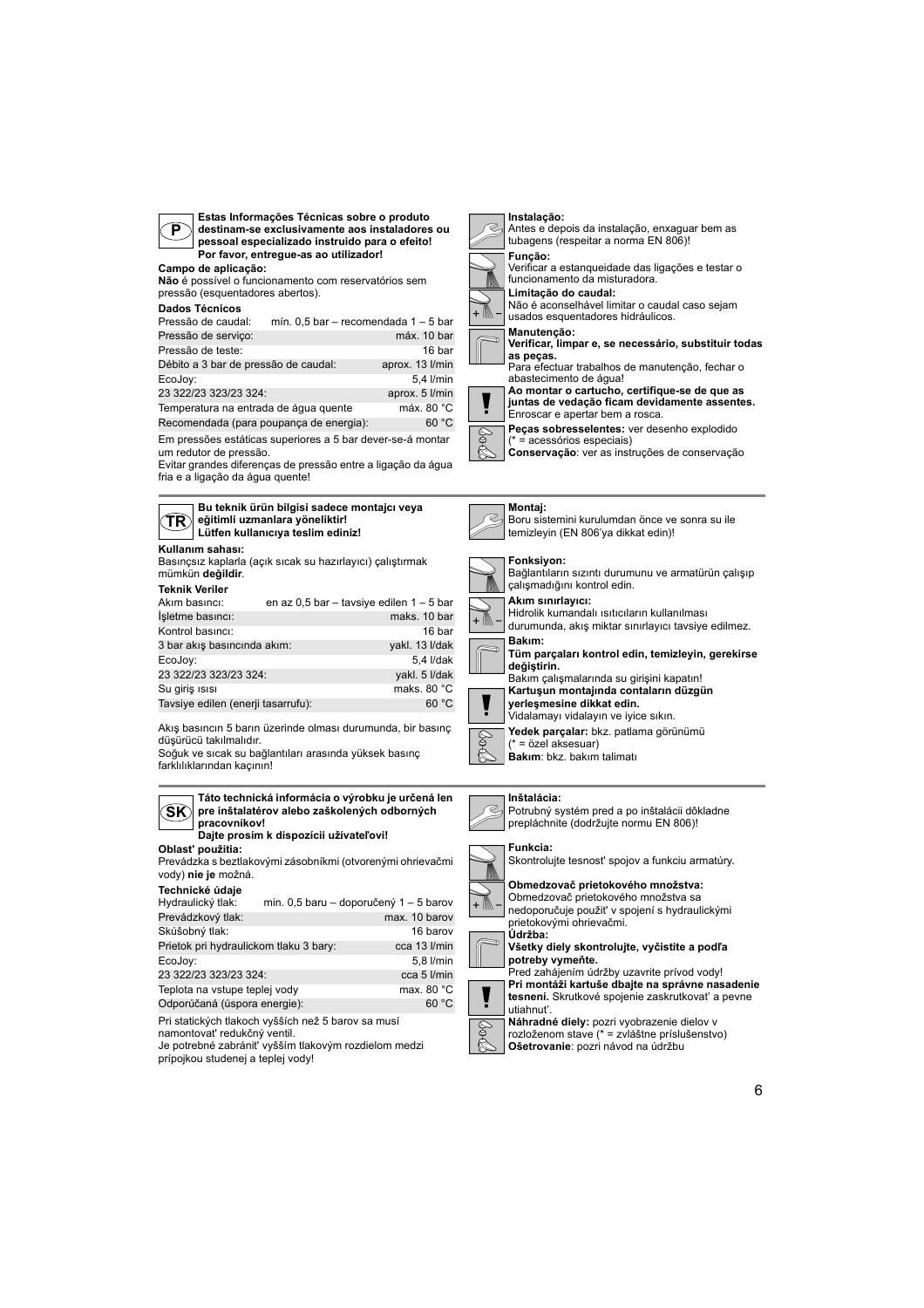| SLO namenjene instalaterjem ali ustreznemu<br>strokovnemu osebju! |  |                                                                |  |  |  |  |
|-------------------------------------------------------------------|--|----------------------------------------------------------------|--|--|--|--|
| Prosimo, predajte navodilo naprej uporabniku!                     |  |                                                                |  |  |  |  |
| Področje uporabe                                                  |  |                                                                |  |  |  |  |
|                                                                   |  | Ni možna uporaba z odprtimi zbiralniki (odprti grelniki vode)! |  |  |  |  |
| Tehnični podatki                                                  |  |                                                                |  |  |  |  |
| Delovni tlak:                                                     |  | najmanj 0,5 bar - priporočljivo 1 - 5 bar                      |  |  |  |  |
| Obratovalni tlak                                                  |  | največ 10 bar                                                  |  |  |  |  |
| Preskusni tlak:                                                   |  | 16 bar                                                         |  |  |  |  |
| Pretok pri delovnem tlaku 3 bar:                                  |  | ca. 13 l/min                                                   |  |  |  |  |
| EcoJov:                                                           |  | 5.4 l/min                                                      |  |  |  |  |
| 23 322/23 323/23 324:                                             |  | ca. $5$ $l/min$                                                |  |  |  |  |
| Temperatura vhoda tople vode                                      |  | maks. 80 °C                                                    |  |  |  |  |
| Priporočljivo (prihranek energije):                               |  | 60 °C                                                          |  |  |  |  |

**Tehnične informacije o izdelku so izključno** 

Kadar tlak v mirovanju presega 5 bar, je potrebno vgraditi reducirni ventil.

Preprečite večje razlike v tlaku med priključkom hladne in tople vode!

**Područje primjene:** Upotreba s bestlačnim spremnicima (otvorenim grijačima vode) **nije** moguća. **Tehnički podaci HR Ove tehničke informacije o proizvodima namijenjene su isključivo za instalatera ili ovlaštenog stručnjaka! Dajte ih svakom novom korisniku!** Hidraulički tlak: min. 0,5 bar – preporučeno 1 – 5 bar Radni tlak: maks. 10 bar Ispitni tlak: 16 bar<br>Protok kod hidrauličnog tlaka od 3 bar: 16 bko 13 l/min Protok kod hidrauličnog tlaka od 3 bar: EcoJoy: 5,4 l/min 23 322/23 323/23 324: oko 5 l/min Temperatura na dovodu tople vode maks. 80 °C Preporučuje se (ušteda energije): 60 °C

Ako tlak mirovanja premašuje 5 bar, tada treba ugraditi reduktor tlaka.

Potrebno je izbjegavati veće razlike u tlakovima između priključaka za hladnu i toplu vodu!

#### **Област на приложение:** Експлоатация с безнапорни резервоари (отворени водонагреватели) **не е** възможна. **Технически данни** При постоянно налягане над 5 бара трябва да се вгради **BG Техническите данни за продукта са предназначени само за монтъора или за съответно информираните специалисти! Предайте на потребителите на арматурата!** Налягане на водната струя: мин. 0,5 бара – препоръчва се 1 – 5 бара Работно налягане: макс. 10 бара Изпитвателно налягане: 16 бара Разход при 3 бара налягане на потока: прибл. 13 л/мин EcoJoy: 5,4 л/мин<br>23 322/23 323/23 324: прибл. 5 л/мин 23 322/23 323/23 324· Температура на топлата вода при входа макс. 80 °C Препоръчва се (Икономия на енергия): 60 °C

редуктор на налягането. Да се избягват големи разлики в налягането между водопроводите за студената и топлата вода!

| √ S Temeljito očistite sistem cevi pred in po instalaciji<br>(upoštevajte standard EN 806)! |
|---------------------------------------------------------------------------------------------|
| Funkcija:<br>Preverite priključke glede tesnosti in armaturo glede<br>funkcije.             |

**Vgradnja:** eljito očistite sistem cevi pred in po instalaciji števajte standard EN 806)!



cije. **Omejilec količine** V povezavi s hidravličnimi pretočnimi grelniki se ne

priporoča omejevanje količine pretoka. **Vzdrževanje Preglejte vse dele, po potrebi očistite ali zamenjajte.**

Pred pričetkom vzdrževalnih del zaprite dovod vode! **Pri vgradnji kartuše, bodite pozorni na pravilni naleg tesnila.**

Spojko privijte in močno zategnite.

- **Nadomestni deli:** Glej razstavljen prikaz
- \* = posebna oprema)

§<br>€ **Nega**: Glej navodilo za nego

#### **Ugradnja:**



#### **Монтаж:**

EQ+

Водопроводната система преди и след монтаж да се промие основно (придържайте се към EN 806)! **Функциониране:** Проверете връзките за теч и функционирането на арматурата. **Ограничаване на потока на водата:** Не се препоръчва ограничаването на потока на



**необходимо, ги подменете.** При работи по поддръжка на арматурата водата ен разоти не неддр<br>ябва да е спряна! **При монтаж на картуша внимавайте**

**уплътнителите да прилегнат правилно.** Завинтете съединителя и го затегнете.

**Резервни части:** виж скицата с отделните части, посочваща последователността на монтажа есс ваща последова<br>= специални части)

**Поддръжка**: виж инструкциите за поддръжка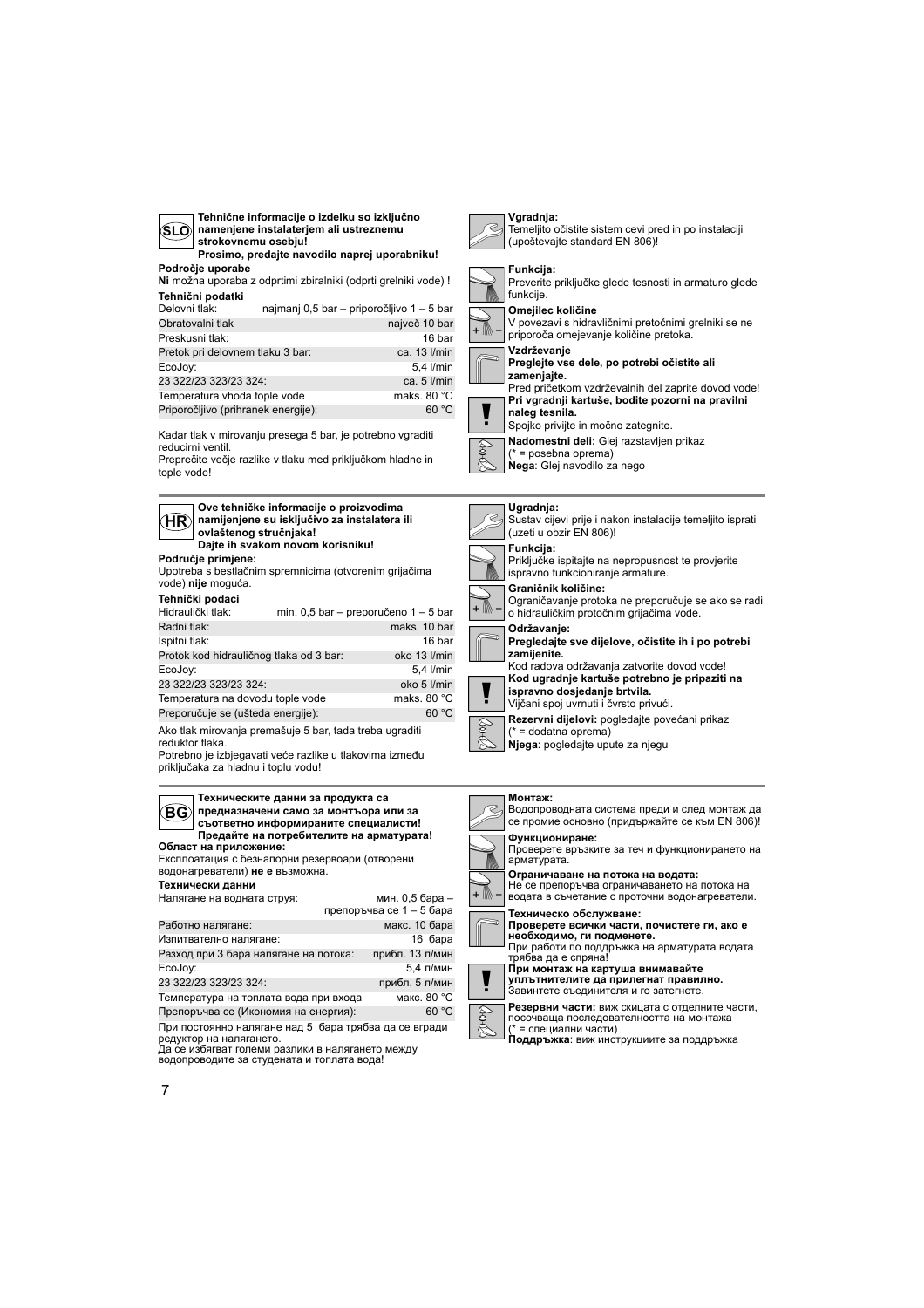| Käesolev tehniline tooteinformatsioon on<br>suunatud eranditult paigaldajale või pädevale<br>ΈSΤ.<br>spetsialistile.<br>Palume edastada see kasutajale! | Paigaldamine:<br>Loputage torudesüsteemi põhjalikult enne ja pärast<br>paigaldamist (vastavalt EN 806)!                       |
|---------------------------------------------------------------------------------------------------------------------------------------------------------|-------------------------------------------------------------------------------------------------------------------------------|
| Kasutusala:<br>Ei ole võimalik kasutada koos survevaba boileriga (lahtise<br>veekuumutiga)!<br><b>Tehnilised andmed</b>                                 | <b>Funktsioon:</b><br>Veenduge, et ühenduskohad ei leki ja segisti töötab.<br>Vee voolumäära piiraja:                         |
| minimaalselt 0,5 baari, soovitavalt 1 - 5 baari<br>Veesurve:<br>maksimaalselt 10 baari<br>Surve töörežiimis:                                            | Survestatud läbivooluboileri puhul ei ole soovitatav<br>voolumäära piirajat kasutada.                                         |
| Testimissurve:<br>16 baari                                                                                                                              | Tehniline hooldus:                                                                                                            |
| Läbivool 3-baarise veesurve korral:<br>ca 13 l/min                                                                                                      | Kõik osad tuleb kontrollida, puhastada ja                                                                                     |
| EcoJov:<br>5.4 l/min                                                                                                                                    | vajadusel asendada.<br>Hooldustööde ajaks palume sulgeda vee juurdevoolu!                                                     |
| 23 322/23 323/23 324:<br>ca 5 l/min                                                                                                                     | Keraamilise sisu paigaldamisel jälgige tihendite                                                                              |
| maksimaalselt 80 °C<br>Siseneva kuuma vee temperatuur<br>Soovituslik temperatuur energiasäästuks:<br>60 °C                                              | õiget asendit.<br>Keerake sisse ja kruvige kinni kruvi.                                                                       |
| Kui segisti staatiline surve on üle 5 baari, tuleb paigaldada<br>survealandaja.                                                                         | Tagavaraosad: vt koostejoonist<br>$(* =$ lisatarvikud)                                                                        |
| Vältige suuri surveerinevusi külma- ja kuumaveetorust<br>siseneva vee vahel!                                                                            | Hooldamine: vt hooldusjuhiseid.                                                                                               |
| Šī tehniskā informācija par produktu ir paredzēta                                                                                                       | Instalacija:                                                                                                                  |
| tikai uzstādītājam vai profesionāliem<br>LV)<br>specialistiem!<br>Lūdzam nodot izmantotājam!                                                            | Rūpīgi izskalojiet cauruļvadu sistēmu pirms un pēc<br>instalācijas (ievērojiet EN 806)!                                       |
| Lietojums:<br>Izmantošana ar zema spiediena ūdens uzkrājējiem<br>(atklātajiem karstā ūdens sildītājiem) nav iespējama.                                  | Funkcija:<br>Pārbaudiet pieslēgumu blīvumu un armatūras<br>funkcionēšanu.                                                     |
| Tehniskie dati                                                                                                                                          | Patēriņa ierobežošana:                                                                                                        |
| Hidrauliskais spiediens:<br>vismaz 0,5 bāri /<br>ieteicams no 1 līdz 5 bāriem                                                                           | Ja tiek izmantots caurteces ūdens sildītājs, nav<br>ieteicams ierobežot caurteces daudzumu.                                   |
| Darba spiediens:<br>maksimāli 10 bāri                                                                                                                   | Tehniskā apkope:                                                                                                              |
| Kontrolspiediens:<br>16 bāri                                                                                                                            | Pārbaudiet, tīriet un pēc iespējas apmainiet visas                                                                            |
| Caurtece pie 3 bāru plūsmas spiediena:<br>apmēram 13 l/min                                                                                              | dalas.                                                                                                                        |
| EcoJoy:<br>5.4 l/min                                                                                                                                    | Tehniskās apkopes laikā noslēgt ūdens padevi!<br>levietojot patronu, ievērojiet pareizu blīvējumu                             |
| 23 322/23 323/23 324:<br>apmēram 5 l/min<br>maksimāli 80 °C<br>leplūstošā siltā ūdens temperatūra:                                                      | stävokli.<br>Leskrūvēt saskrūvi un stingri pievilkt.                                                                          |
| leteicamā temperatūra (enerģijas taupīšanai):<br>60 °C                                                                                                  |                                                                                                                               |
| Ja spiediens miera stāvoklī lielāks par 5 bāriem, iemontēt<br>reduktoru. Jāizvairās no lielas spiediena starpības siltā un                              | Rezerves daļas: skatīt detaļu attēlojumu<br>(* = speciālie piederumi).                                                        |
| aukstā ūdens pieslēgumos!                                                                                                                               | Apkope: skatīt kopšanas pamācību                                                                                              |
| Ši techninė informacija apie gaminį skirta tik<br>santechnikui ir apmokytam personalui!<br>ΓL)<br>Prašome ją perduoti vartotojui.                       | <b>Irengimas</b><br>Vamzdžius gerai išplaukite prieš montavimą ir po to<br>(vadovaukitės EN 806)!                             |
| Naudojimo sritis<br>Negalima naudoti su neslėginiais vandens kaupikliais                                                                                | Veikimas<br>Patikrinkite, ar jungtys sandarios ir ar veikia                                                                   |
| (atvirais vandens šildytuvais).                                                                                                                         | maišytuvas.                                                                                                                   |
| Techniniai duomenys                                                                                                                                     | Vandens pratakos ribojimas                                                                                                    |
| Vandens slėgis: min. 0,5 baro; rekomenduojama 1 – 5 barai<br>Darbinis slėgis:<br>maks. 10 bary                                                          | Nerekomenduojame naudoti vandens pratakos<br>ribotuvo, jei maišytuvas jungiamas su hidrauliniu<br>tekančio vandens šildytuvu. |
| Bandomasis slėgis:<br>16 baru                                                                                                                           | Techninė priežiūra                                                                                                            |
| Vandens prataka esant 3 barų vandens slėgiui: apie 13 l/min.                                                                                            | Patikrinkite ir nuvalykite detales. Jei reikia,                                                                               |
| EcoJoy:<br>5,4 l/min.                                                                                                                                   | pakeiskite jas naujomis.                                                                                                      |
| 23 322/23 323/23 324:<br>apie 5 l/min.                                                                                                                  | Atlikdami techninės priežiūros darbus, užsukite vandenį!<br>Montuodami įdėklą atkreipkite dėmesį, ar                          |
| Itekančio karšto vandens temperatūra:<br>maks. 80 $^{\circ}$ C<br>Rekomenduojama temperatūra (taupant energiją):<br>60 °C                               | tinkamai įstatytos tarpinės.<br>Isukite srieginį sujungimą ir tvirtai suveržkite.                                             |

Bol

Jei statinis slėgis didesnis nei 5 barai, reikia įmontuoti slėgio

reduktorių. Neleiskite susidaryti dideliam šalto ir karšto vandens slėgių skirtumui!

**Atsarginės detalės:** žr. išmontuoto įrenginio iliustraciją (\* = specialūs priedai) **Priežiūra**: žr. priežiūros nurodymus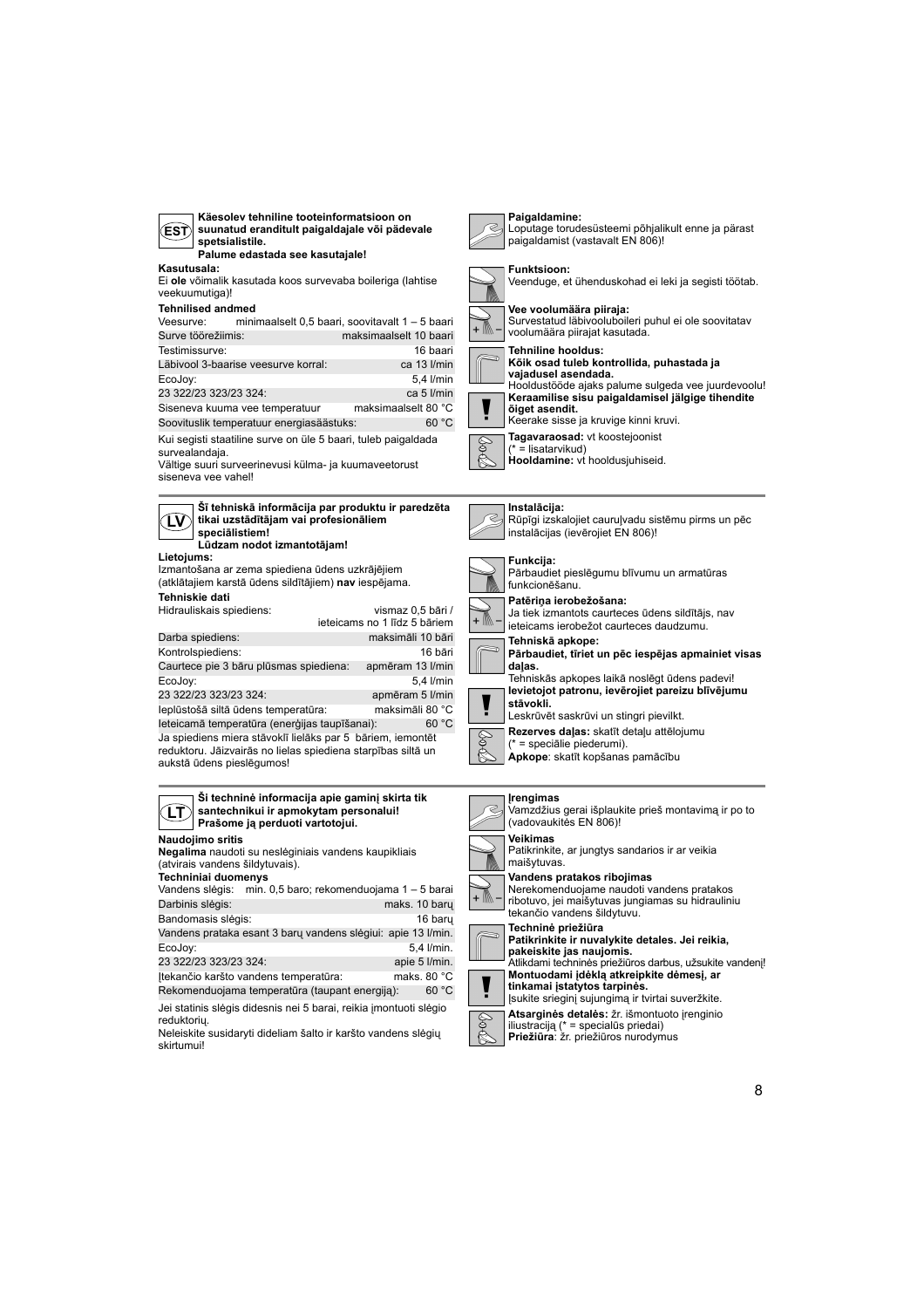

**La montarea cartuşului, se va verifica poziţia** 

Se înşurubează şuruburile şi se strâng bine. **Piese de schimb:** a se vedea reprezentarea

desfăşurată ( \* = accesorii speciale). **Îngrijire**: a se vedea instrucţiunile de îngrijire

**Область применения:** Эксплуатация с безнапорными накопителями (открытые водонагреватели) **не** предусмотрена. **Технические данные RUS Пожалуйста передайте её пользователю!**

При давлении в водопроводе более 5 бар рекомендуется Давление воды: миним. 0,5 бар – рекомендуется 1 – 5 бар Рабочее давление: Испытательное давление: 16 бар Расход при давлении воды 3 бар: прибл. 13 л/мин EcoJoy: 5,4 л/ми 23 322/23 323/23 324: прибл. 5 л/ми Температура горячей воды на входе Рекомендовано (экономия энергии): 60 °C

установить редуктор давления. Необходимо избегать больших перепадов давлений в

подсоединениях холодной и горячей воды!

# 安装阀芯时,确保正确放置密封圈。 、<br>保养: 参见"保养指南" Перед установкой и после установки тщательно промыть систему трубопроводов (соблюдать



**правильным положением уплотнений.**<br>Ввинтить резьбовое соединение и затянуть его до<br>отказа.

Ş

**Запчасти:** см. рисунок со сборочными деталями (\* = специальные принадлежности) **Уход**: см. инструкцию по уходу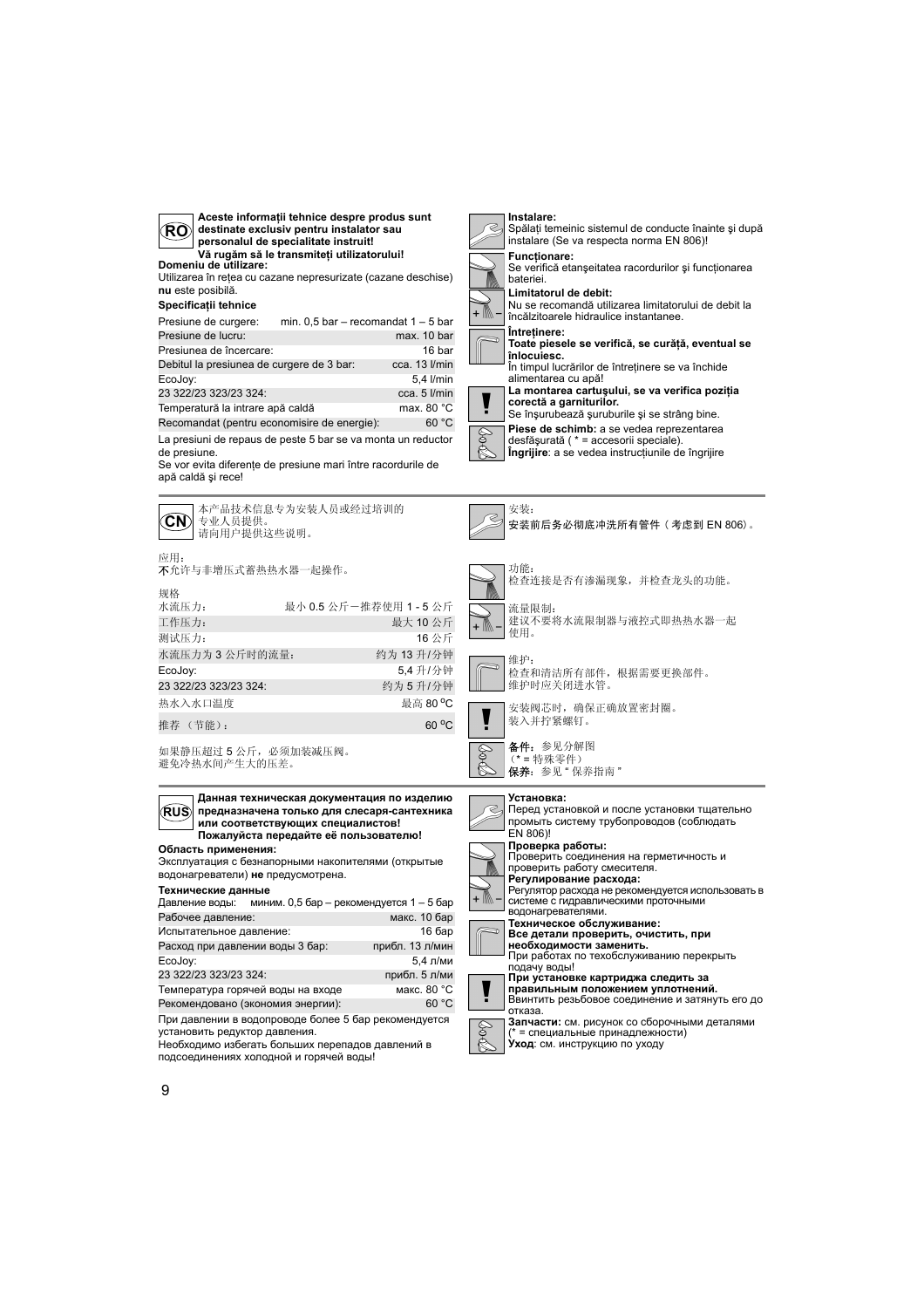

## **RUS**

## **Однорычажный смеситель**

| Комплект поставки         | 32925 | 32927 | 32929 | 32 467 | 33 188 | 33 265 | 33 284 | 23 3 22 | 23 3 23 | 23 3 24 |
|---------------------------|-------|-------|-------|--------|--------|--------|--------|---------|---------|---------|
| Смеситель для умывальника | X     |       |       | X      | X      | X      | x      | X       | X       | X       |
| Смеситель для биде        |       | X     | X     |        |        |        |        |         |         |         |
| Сливной гарнитур          | X     |       | X     |        |        | X      |        | X       |         |         |
| Контргайка                | x     | X     | x     | X      | X      | X      | x      | X       | x       | X       |
| Техническое руководство   | X     | X     | x     | X      | X      | X      | x      | X       | X       | X       |
| Инструкция по уходу       | X     | X     | x     | X      | X      | X      | x      | x       | x       | X       |
| Вес нетто, кг             | 1,7   | 1,4   | 1,7   | 1,3    | 1,4    | 1,7    | 1,5    | 2,0     | 1,7     | 1,7     |

Дата изготовления: см. маркировку на изделии

Срок эксплуатации согласно гарантийному талону. Изделие сертифицировано. Grohe AG, Германия